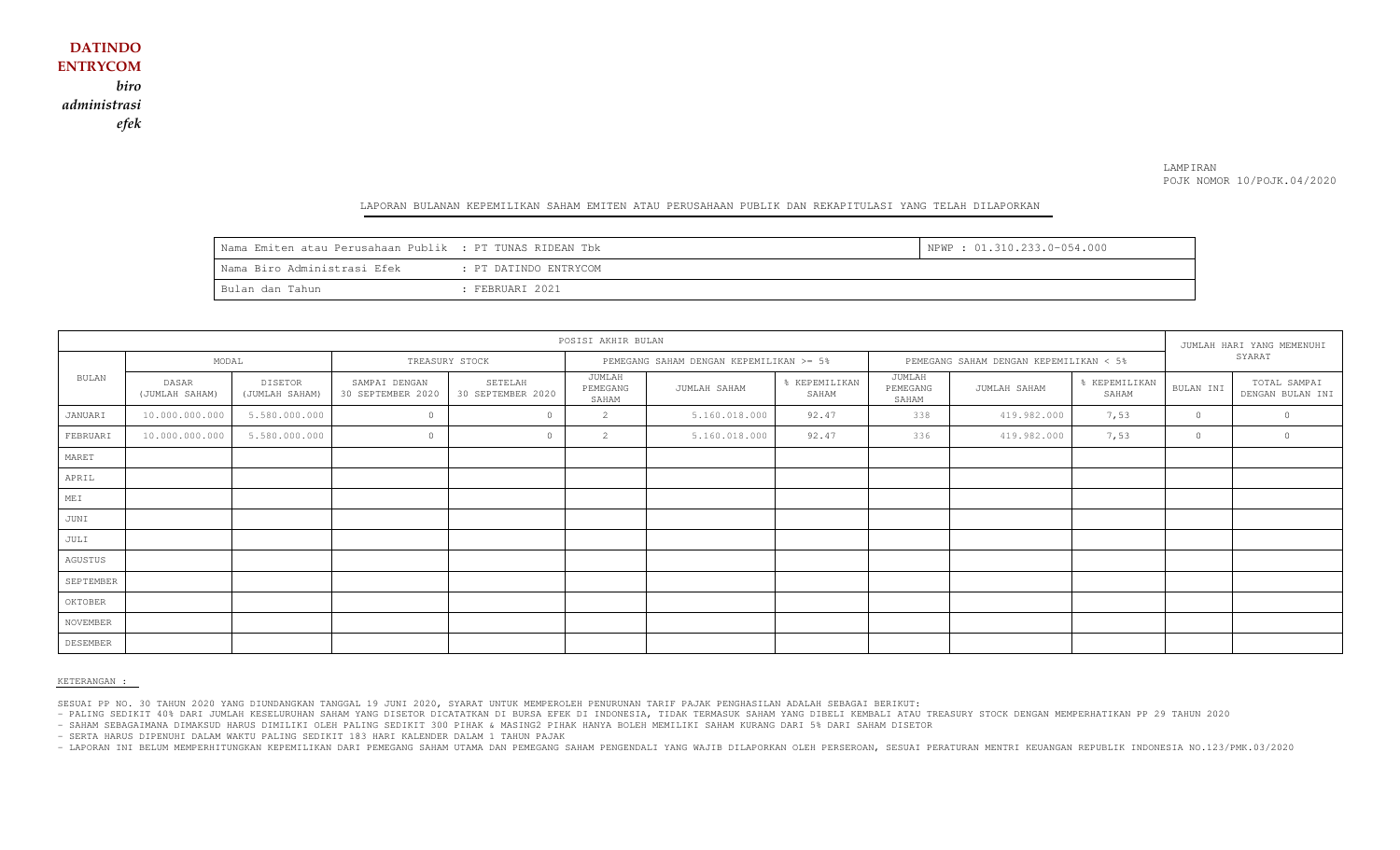# **DATINDO ENTRYCOM** *biro administrasiefek*

### <sup>M</sup>

# LAPORAN KEPEMILIKAN SAHAM KEPEMILIKAN SAHAM - DIREKSI & KOMISARIS<br>PER : 28 FEBRUARI 2021

Emiten : PT TUNAS RIDEAN Tbk

| NOMOR                                                                | N A M A                             | JABATAN                                              | JUMLAH SAHAM<br>PERSENTASE                | KETERANGAN |
|----------------------------------------------------------------------|-------------------------------------|------------------------------------------------------|-------------------------------------------|------------|
| Drs. ANTON SETIAWAN                                                  | 2 DR. ARIE SETIABUDI SOESILO, M.Sc. | KOMISARIS UTAMA<br>WAKIL KOMISARIS UTAMA/ INDEPENDEN | 0 0,0000000<br>0 0,0000000                |            |
| 3 SARASTI BASKORO<br>CHAN TZE CHOONG ERIC<br>5 Ir. HONG ANTON LEOMAN |                                     | KOMISARIS INDEPENDEN<br>KOMISARIS<br>KOMISARIS       | 0 0,0000000<br>0 0,0000000<br>0 0,0000000 |            |
| NUGRAHA INDRA PERMADI                                                | 6 RICO ADISURJA SETIAWAN, MBA       | DIREKTUR UTAMA<br>DIREKTUR                           | 0 0,0000000<br>0 0,0000000                |            |
| 8 MAX SUNARCIA<br>TENNY FEBYANA HALIM<br>10 TAN FONY SALIM           |                                     | DIREKTUR<br>DIREKTUR<br>DIREKTUR                     | 0 0,0000000<br>0 0,0000000<br>0 0,0000000 |            |
|                                                                      |                                     | TOTAL                                                | 0 0,0000000                               |            |

02/03/2021 15:49:36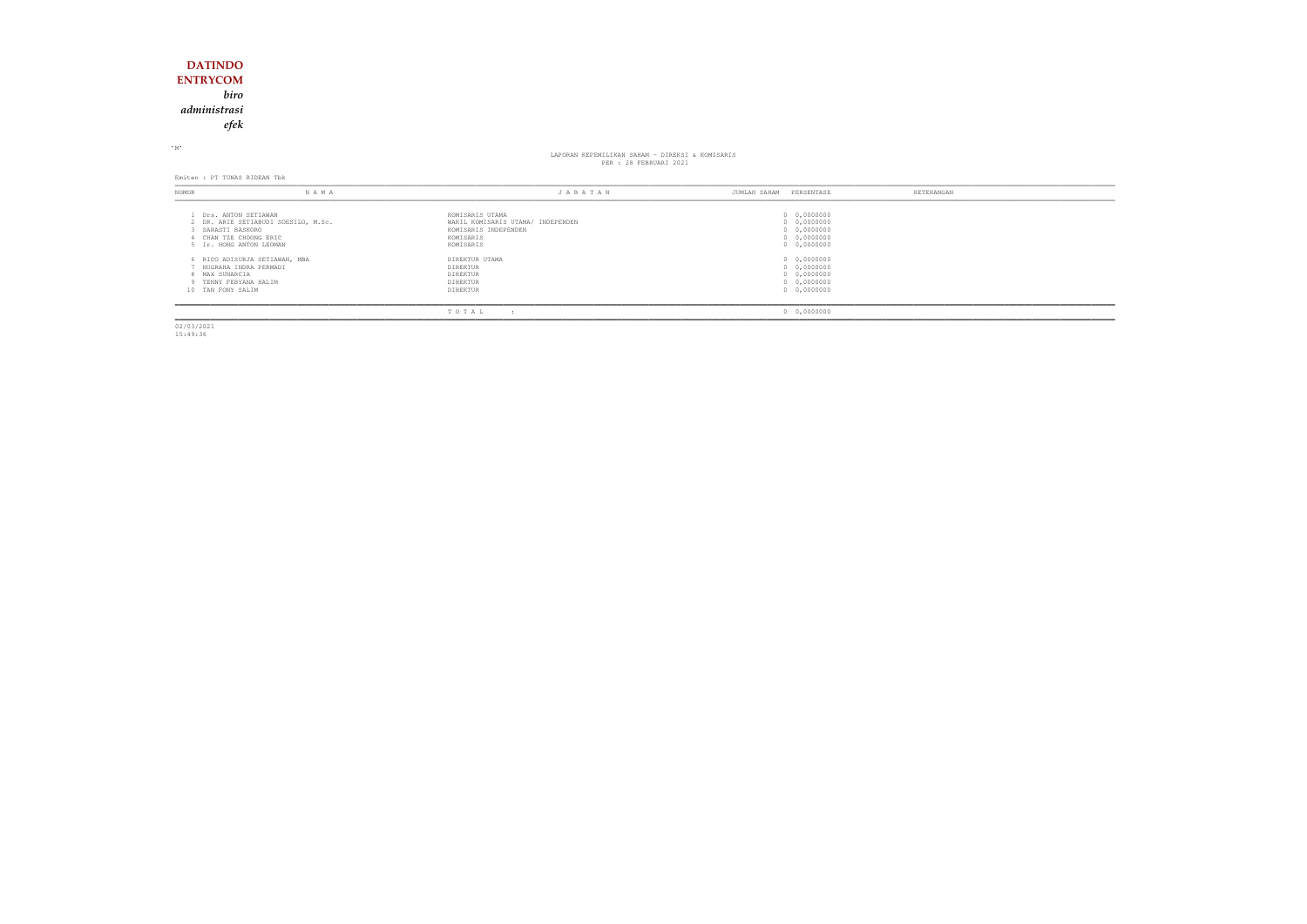| <b>DATINDO</b><br><b>ENTRYCOM</b><br>administrasi | biro<br>efek                                                    |               |                                                            |                 |                                     |                                                            |
|---------------------------------------------------|-----------------------------------------------------------------|---------------|------------------------------------------------------------|-----------------|-------------------------------------|------------------------------------------------------------|
| $-M$                                              |                                                                 |               | DAFTAR PEMEGANG SAHAM PENGENDALI<br>PER : 28 FEBRUARI 2021 |                 |                                     |                                                            |
|                                                   | Emiten : PT TUNAS RIDEAN Tbk                                    |               |                                                            |                 |                                     |                                                            |
| NOMOR                                             | $N A M A - 1$                                                   | $N A M A - 2$ | $A L A M A T - 1$                                          | A L A M A T - 2 | KOTA                                | JUMLAH SAHAM<br>% PEMILIKAN                                |
|                                                   | JARDINE CYCLE & CARRIAGE LIMITED<br>2 TUNAS ANDALAN PRATAMA, PT |               | C/O 239 ALEXANDRA ROAD<br>KAPTEN TENDEAN 15-17-19          |                 | SINGAPORE 159930<br>JAKARTA SELATAN | 2.580.009.000<br>$46,237$ %<br>2.580.009.000<br>$46,237$ % |
|                                                   |                                                                 |               |                                                            |                 | TOTAL<br>$\cdot$ :                  | $92,474$ %<br>5.160.018.000                                |

 $\begin{array}{c} \hline \hline 02/03/2021 \\ 15:49:36 \end{array}$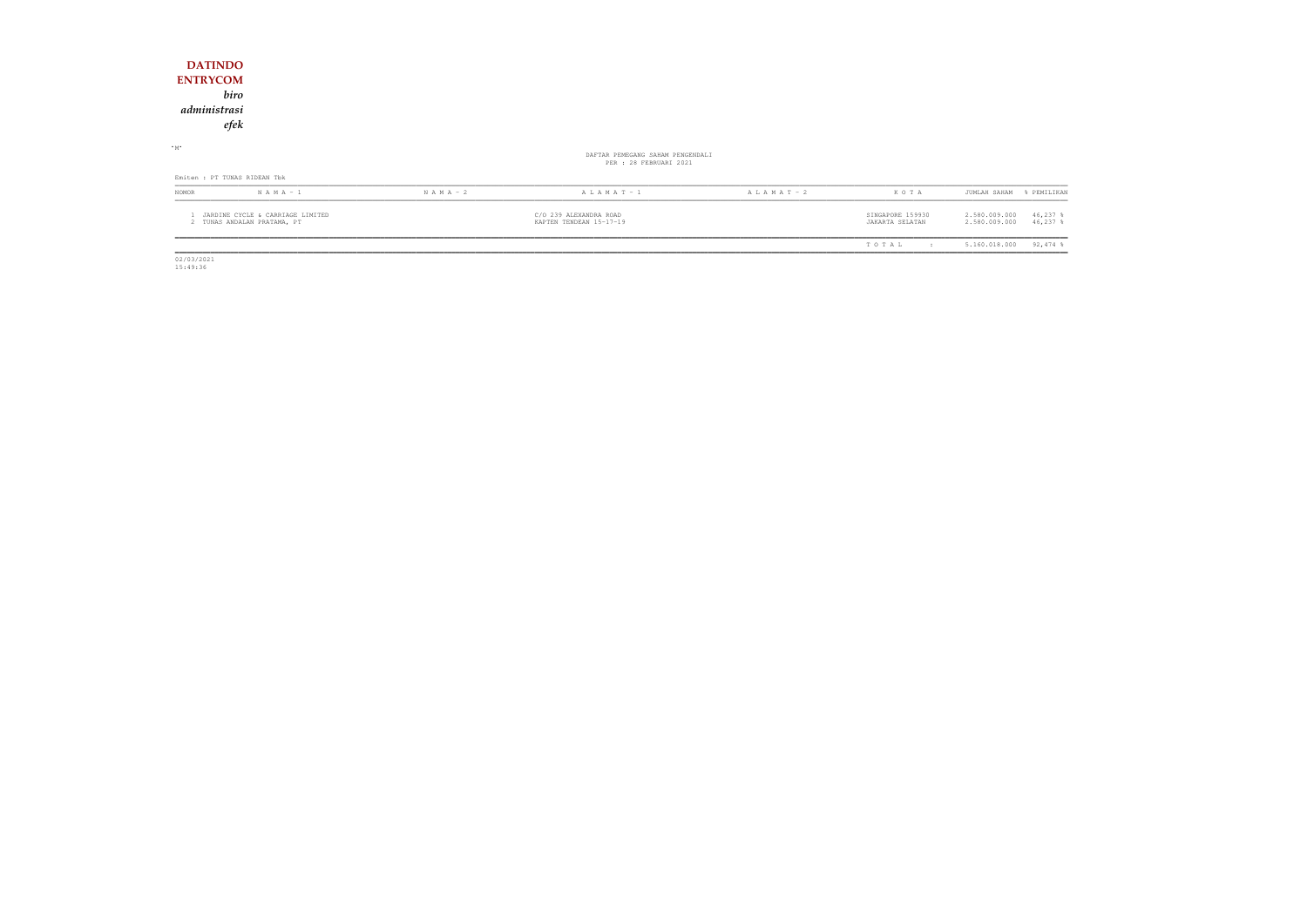# **DATINDO ENTRYCOM** *biro administrasiefek*

PM

# PEMILIKAN SAHAM YANG MENCAPAI 5,00% ATAU LEBIH<br>DARI SAHAM YANG DITEMPATKAN DAN DISETOR PENUH (5.580.000.000)<br>PER : 28 FEBRUARI 2021

| Emiten : PT TUNAS RIDEAN Tbk |                                                                 |                                                   |                   |                   |                                     |                                                        |                       |                                                         |                      |
|------------------------------|-----------------------------------------------------------------|---------------------------------------------------|-------------------|-------------------|-------------------------------------|--------------------------------------------------------|-----------------------|---------------------------------------------------------|----------------------|
| <b>NOMOR</b>                 | $N A M A - 1$                                                   | $N A M A - 2$                                     | $A L A M A T - 1$ | $A L A M A T - 2$ | KOTA                                | STATUS PEMILIK                                         | TGL. REG JUMLAH SAHAM |                                                         | % PEMILIKAN          |
|                              | JARDINE CYCLE & CARRIAGE LIMITED<br>! TUNAS ANDALAN PRATAMA, PT | C/O 239 ALEXANDRA ROAD<br>KAPTEN TENDEAN 15-17-19 |                   |                   | SINGAPORE 159930<br>JAKARTA SELATAN | BADAN USAHA ASING<br>PERSEROAN TERBATAS                |                       | 2.580.009.000<br>2.580.009.000                          | 46,237<br>46,237 \$  |
|                              |                                                                 |                                                   |                   |                   |                                     | TOTAL<br>PEMEGANG SAHAM LAINNYA : (336)<br>GRAND TOTAL |                       | 5.160.018.000<br>419.982.000<br>5.580.000.000 100,000 % | $92,474$ \$<br>7,527 |

02/03/2021 09:38:55